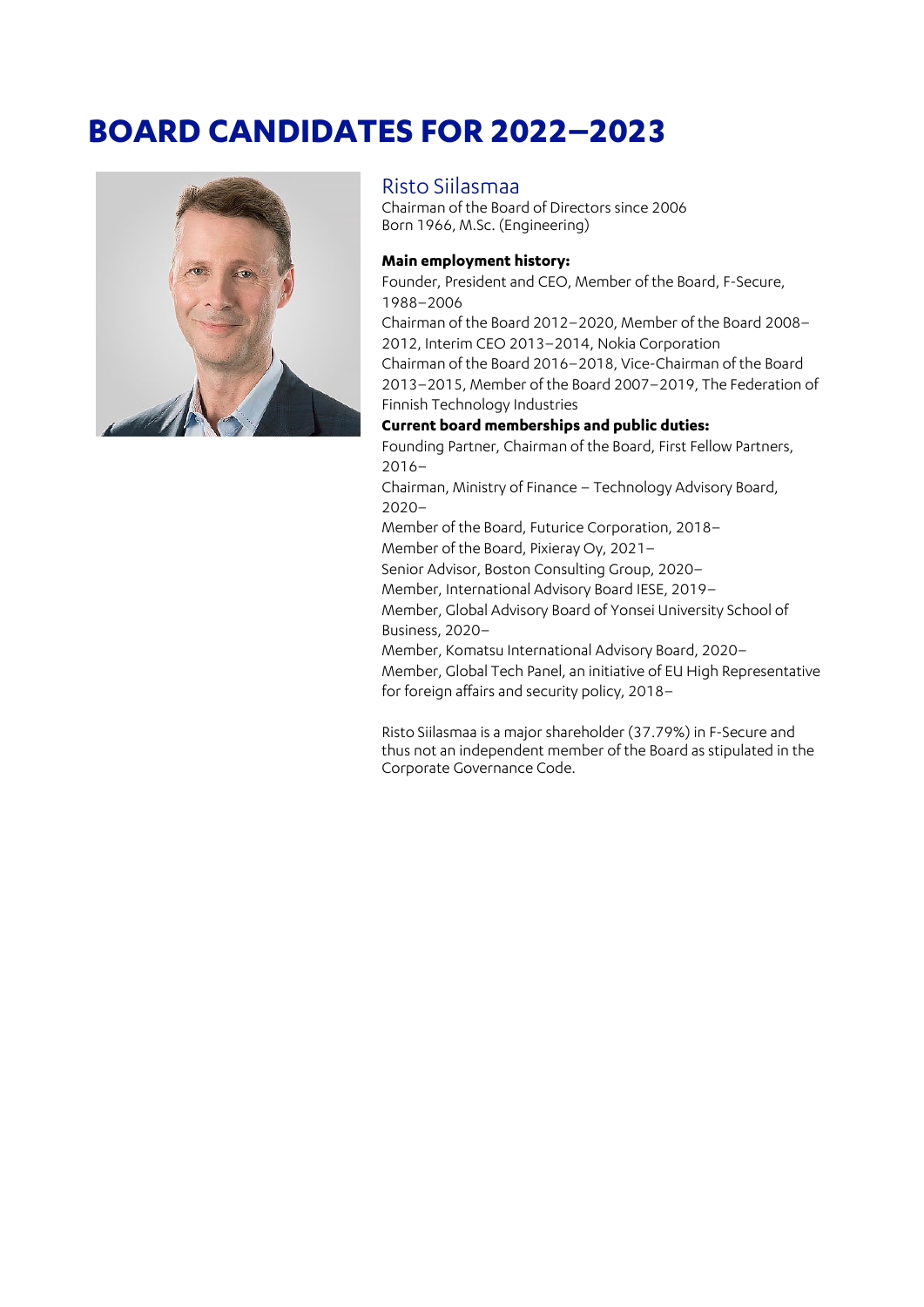

## Pertti Ervi

Member of the Board since 2003 Chairman of the Audit Committee Born 1957, B.Sc. (Electronics)

#### **Keskeinen työkokemus:**

Currently an independent management consultant and professional board member Chairman of the Board 2017–2020, Member of the Board 2009– 2017, Teleste Corporation Co-CEO, Member of the Executive Board, Computer 2000 AG, 1995–2000 Co-founder, Managing Director, Computer 2000 Finland Corporation, 1983–1995 **Current board memberships and public duties:** Chairman of the Board 2011–, Member of the Board 2008–, Efecte Corporation Chairman of the Board, Mintly Oy, 2017– Chairman of the Board, QPR Software Corporation, 2021– Member of the Board, Pointsharp Ab, 2021–

Pertti Ervi is an independent member of the Board.

### Päivi Rekonen

Member of the Board since 2017 Chair to the Personnel Committee Born 1969, M.Sc. (Economics), M.Sc. (Social Sciences)

#### **Main employment history:**

Independent strategy advisor and professional board member, 2018– Managing Director, Group Technology, UBS, 2014–2018 Senior Vice President, Global Head of Digital Strategy, Adecco Group, 2011–2012 Head of IT, Credit Suisse, 2007–2009 Various leadership positions, Cisco Systems, 1998–2007 Various leadership positions, Nokia Corporation, 1990–1998 **Current board memberships and public duties:** Chair to the Board, SEBA Bank AG, 2020– Member of the Board, Efecte Corporation, 2018–

Member of the Board, Konecranes Corporation, 2018– Member of the Strategy Advisory Board, UNOPS, 2018–

Päivi Rekonen is an independent member of the Board.

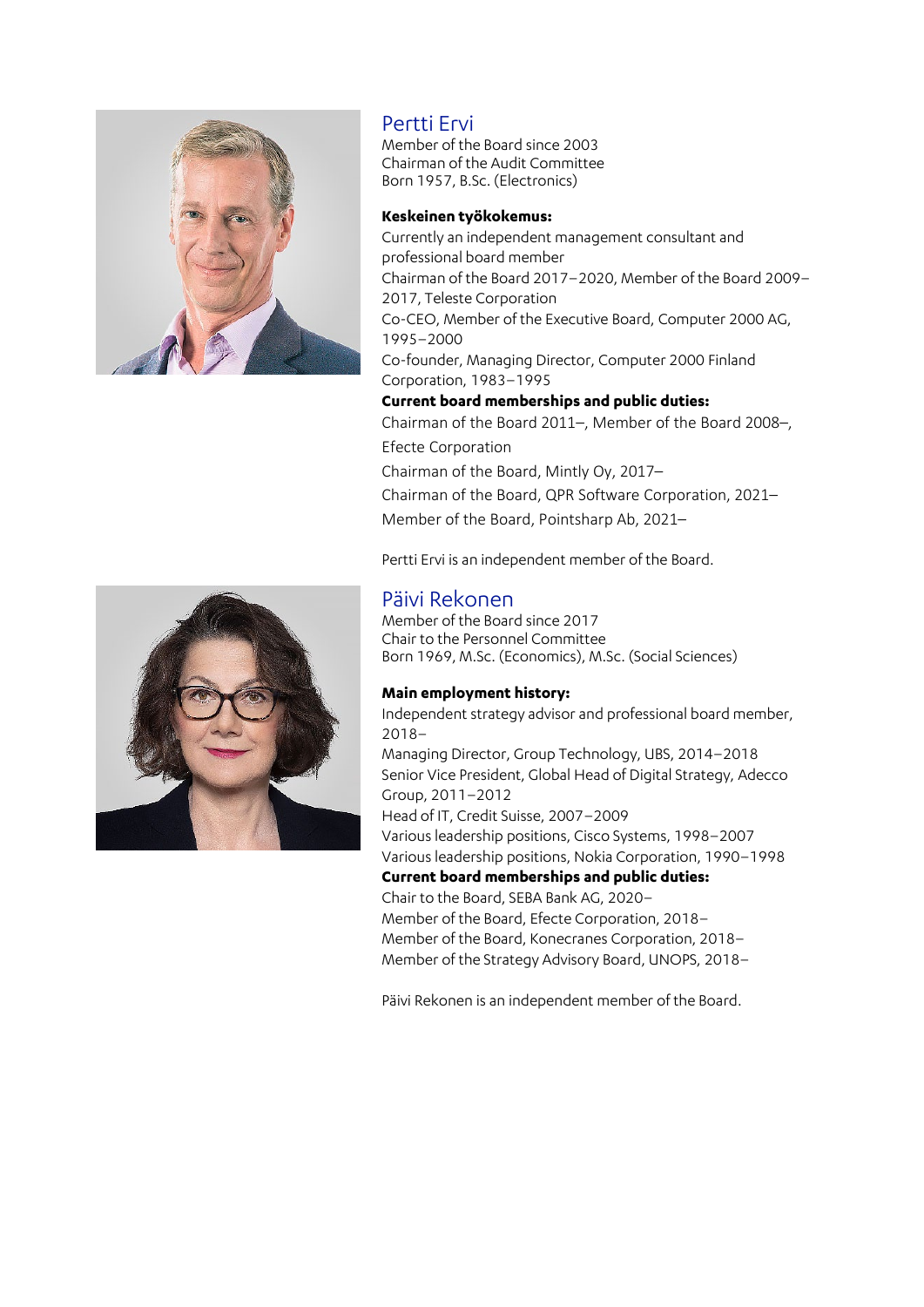

# Tuomas Syrjänen

Member of the Board since 2019 Born 1976, M.Sc. (Engineering)

#### **Main employment history:**

Data & AI Renewal, Futurice Corporation, 2019– CEO, Futurice Corporation, 2008–2018 Head of Business Unit, Futurice Corporation, 2003–2008 Business Development, Futurice Corporation, 2001–2002 **Current board memberships and public duties:** Member of the Board, Vaisala Corporation, 2019– Member of the Board, Futurice Corporation, 2018– Member of the Board, Aito Intelligence Corporation, 2018– Member of the Board, Taaleri Corporation, 2017– Member of the Board, Fira Group Corporation, 2015–

Tuomas Syrjänen is an independent member of the Board.



# Keith Bannister

Member of the Board since 2020 Born 1966, B.Sc. (Hons) (Mathematics and Computer Science) Chartered Accountant (Fellow of ICAEW) Non-Executive Director – FT Advanced Professional Diploma

### **Main employment history:**

Various leadership positions, KPMG LLP, London UK, 1987–2018 Partner, KPMG LLP, 2000–2018

**Current board memberships and public duties:** Member of the Board of Governors, Bridewell Royal Hospital, 2020–

Keith Bannister is an independent member of the Board.

# Kirsi Sormunen

Proposed new member of the Board Born 1957, M.Sc. (Economics)

### **Main employment history:**

Member of the Board, DNA Plc, 2014–2021 Member of the Board, VR Group, 2017–2020 Member of the Board, Sitra, 2013–2020 Member of the Board, Neste Corporation, 2013–2017 Vice President, CSR/Sustainability/CSO, Nokia Corporation, 2004– 2014 Various leadership positions, Nokia Corporation, 1993–2004 **Current board memberships and public duties:** Member of the Board, Exel Composites, 2020– Member of the Board, UNICEF Finland, 2016–

Senior Advisor, DIF / Directors Institute of Finland, 2016–

Kirsi Sormunen is an independent member of the Board.